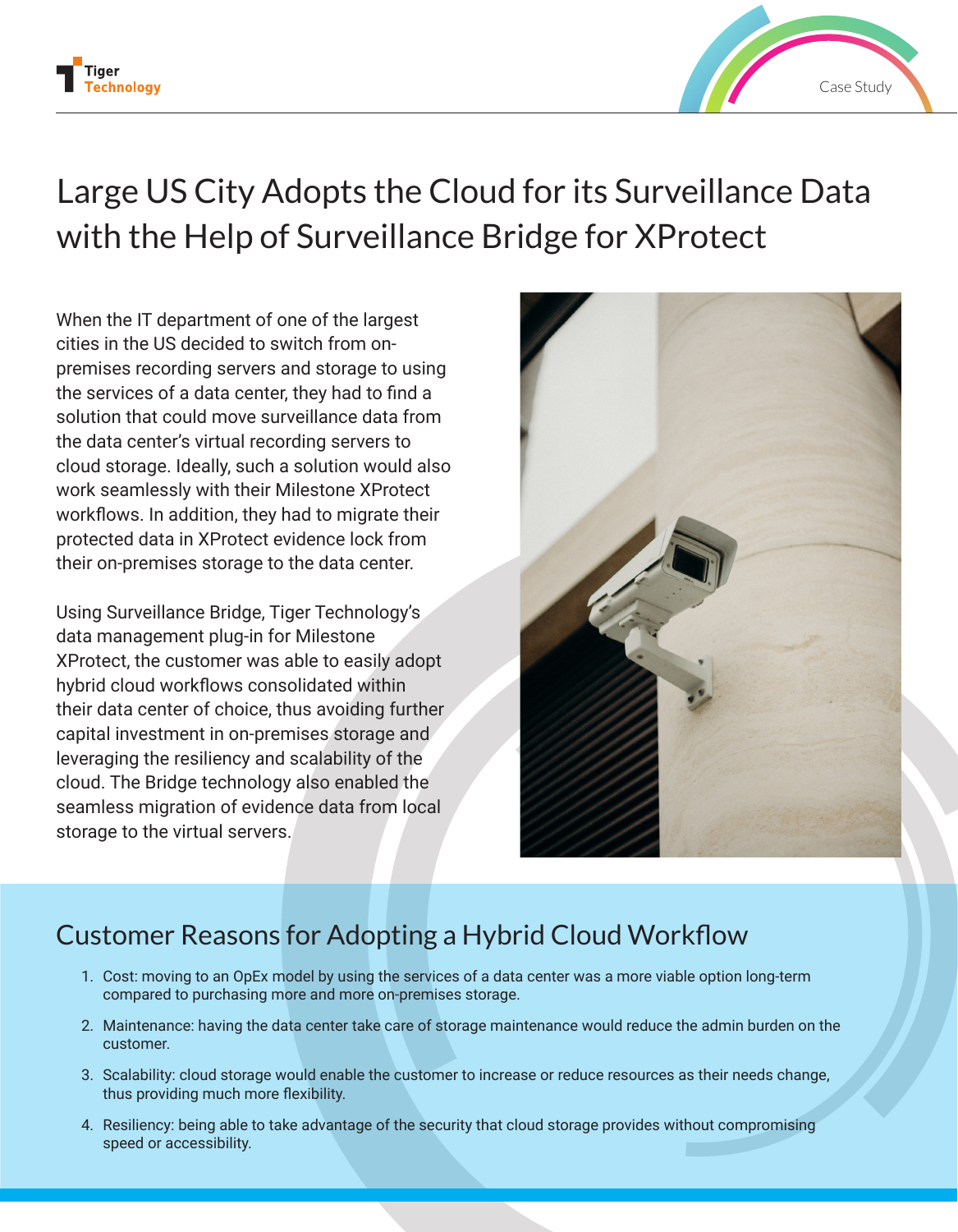

#### **Our Solution**

Verified by Milestone, Surveillance Bridge for XProtect is the only data management solution that works with both live recording and archive drives. Surveillance Bridge automatically moves video data from your local storage to affordable cloud storage tiers. Access cloud data directly from within the XProtect interface and continue working as usual. Users always have access to the recorded data – just scroll through the timeline and Surveillance Bridge seamlessly retrieves video to XProtect. Surveillance Bridge also provides the fastest possible recovery in the event of a disaster. All video and metadata needed by XProtect can immediately be available utilizing Surveillance Bridge.

#### **Why Surveillance Bridge?**

- Storage extension to any cloud and any cloud tier (including archive tiers) - always have room for new video and more cameras
- Q Significant cost optimization compared to onpremises infrastructure
- Q Business continuity preserve your existing workflows & benefit from the fastest possible disaster recovery
- $\bullet$  Easy install & configuration MIPS plug-in fully integrated into Milestone XProtect
- Q No staff training or additional hardware required

#### **The Integration**

The customer opted for a transition period during which the new virtual recording servers were configured to acquire all new camera data while the old on-premises servers, which no longer recorded new data, were allowed to age out as per the customer's retention policies. The Tiger Technology team enabled the migration of the protected data in evidence lock to the data center utilizing the Bridge technology.

At present, the customer is fully migrated to the hosted platform with 30-40 virtual servers recording feeds from 3,500 cameras active throughout the city. Surveillance Bridge for XProtect is installed and running on those servers to move video data to Hitachi cloud storage where it is kept for a 90-day retention period. All this takes place within the data center. The customer has seen no changes in their XProtect workflows and no complications with the integration of the Surveillance Bridge software.